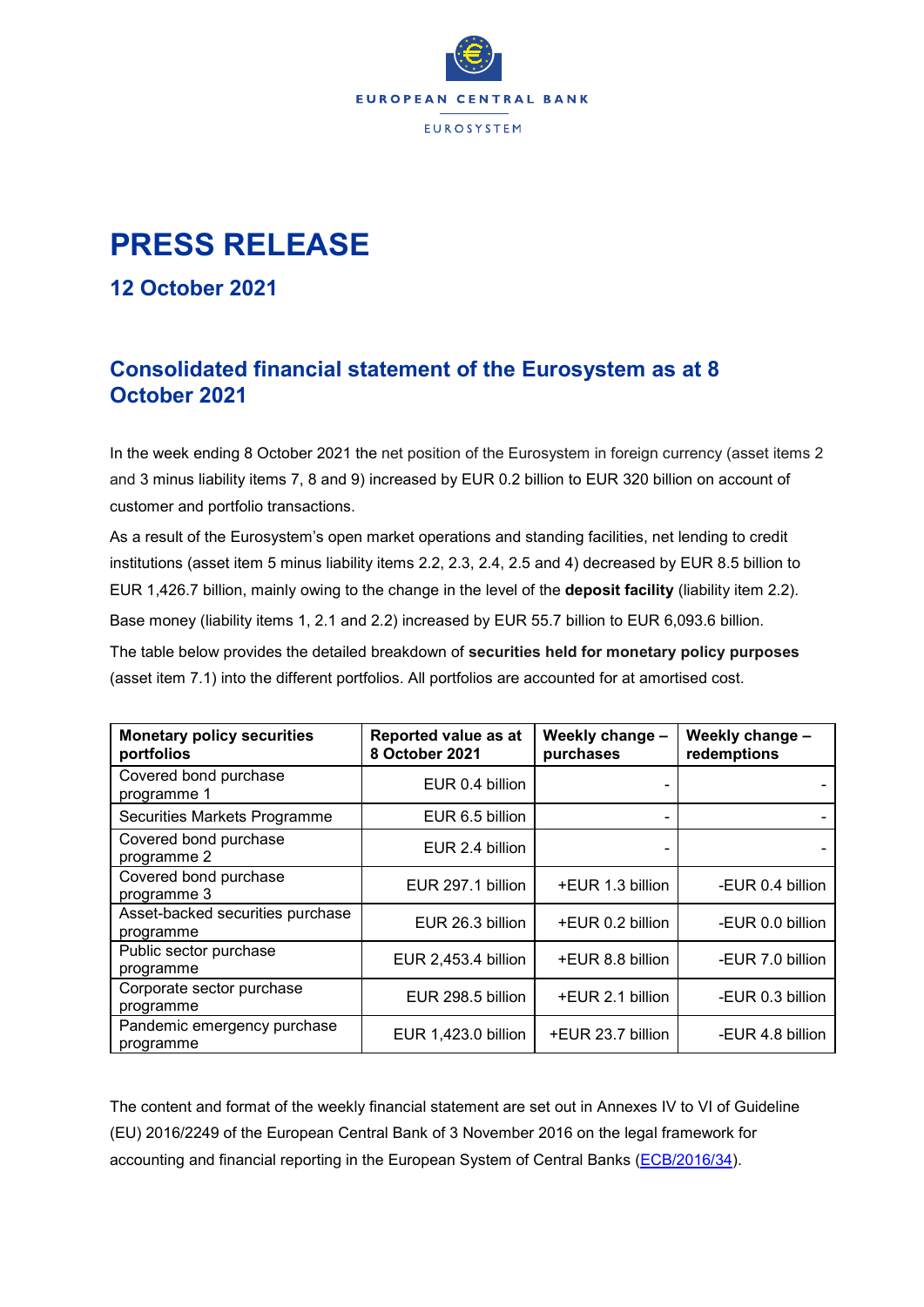**PRESS RELEASE / 12 October 2021 Consolidated financial statement of the Eurosystem as at 8 October 2021**

**European Central Bank** Directorate General Communications, Global Media Relations Division Sonnemannstrasse 20, 60314 Frankfurt am Main, Germany Tel.: +49 69 1344 7455, Email: media@ecb.europa.eu, Website: www.ecb.europa.eu